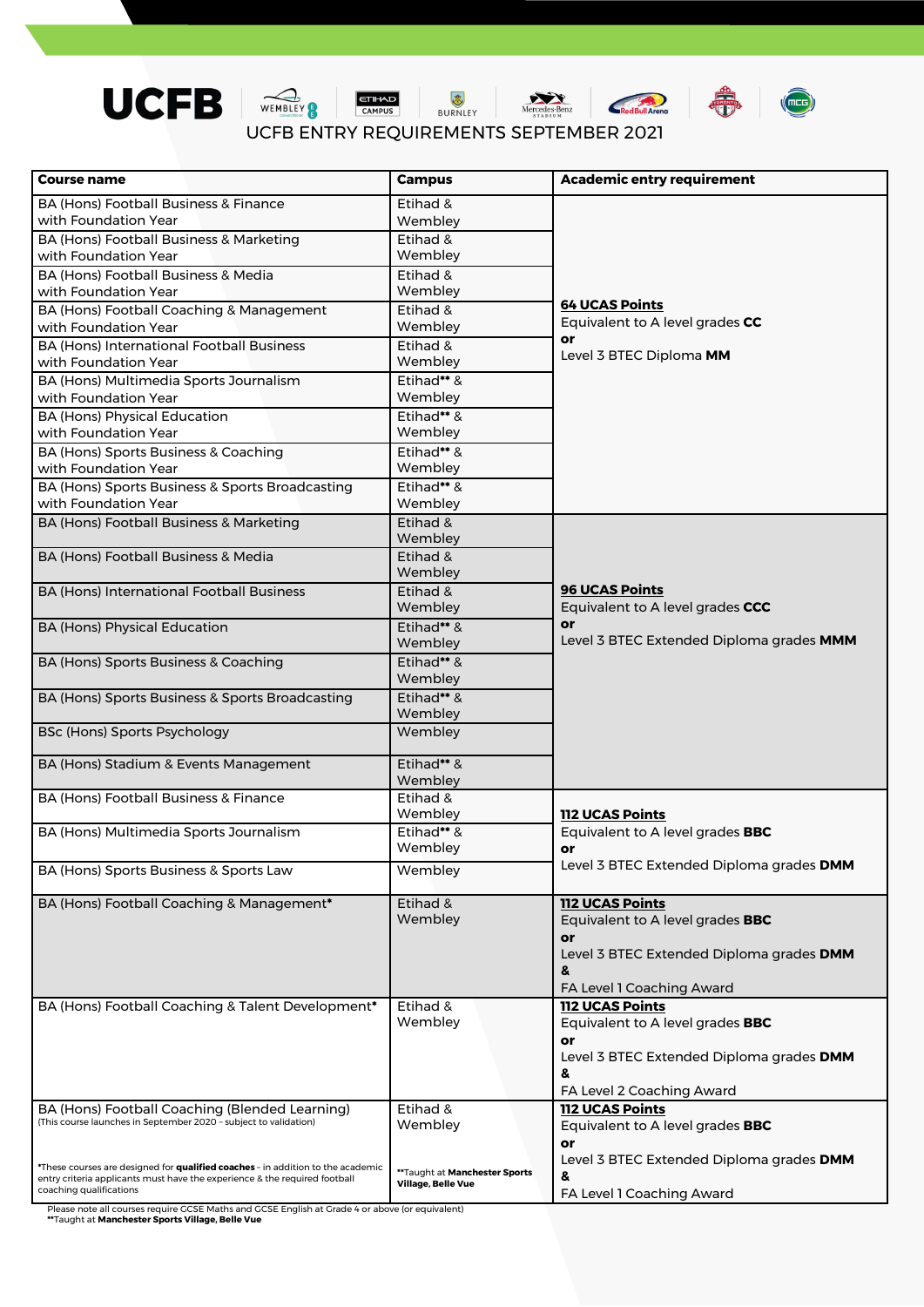











Application FAQs

### **How do I apply?**

Applications to full time undergraduate degrees should always be made via [www.ucas.com](http://www.ucas.com/)

# **When should I apply?**

If you are applying for entry 2021, the best time to apply is October-December to make sure you do not miss the UCAS January deadline. If you are unable to submit your application by this time, please be sure to contact the UCFB admissions department to check the availability of courses.

# **What happens after I apply?**

Once we receive your application via the UCAS system, this will be reviewed by a member of our Admissions team – you will then be informed of their decision via email and on your UCAS track (UCAS's online application portal) normally within 2-4 weeks. If you are made an offer it will then be up to you whether you would like to accept or decline this. If our offer is based on academic conditions, we will only be able to confirm your place once you achieve the required qualifications. Please be sure to submit your application with your full education history and a reference to avoid any delay in processing.

### **What is deferred entry? Can I defer my place?**

Deferred entry is when you apply for a place two years in advance e.g. applying in the academic year 2020/21 for intended enrolment in September 2022. When you submit your UCAS application you will be asked to specify preferred year of entry, here you can select a September 2021 start or a September 2022 start.

### **I want to study one of your coaching courses but have not completed the FA Coaching Awards – can I still apply?**

UCAS have provided a handy calculator to help you work out your total UCAS points. Please click [here](http://www.ucas.com/ucas/tariff-calculator) and enter in the name(s) of the qualification(s) you have studied/are studying and you will be able to see how many UCAS points you have achieved and/or what grades you will need to achieve to gain the points needed.

Yes, you are welcome to submit an application but you need to have gained the qualification and built up your experience as a football coach in the year leading up to enrolment. Please be sure to detail your coaching experience and list your coaching qualifications on your UCAS application. If you have not gained the required professional coaching qualifications before the course begins then you will be too far behind the rest of the class and will not be able to enrol. If you have not completed the coaching qualification at time of application remember to include it in the 'qualifications pending' section on UCAS with your expected date of completion.

If you have not studied recently, you can ask an employer or supervisor to write about your professional skills and experience. For further details, please see the reference information on the [UCAS website.](https://www.ucas.com/undergraduate/applying-university/how-get-ucas-undergraduate-reference)

### **Why have I been made a conditional offer?**

Conditional offers are made when you are still sitting some qualifications or need to sit additional qualifications to meet our requirements. Your offer will tell you exactly what you need to achieve. All conditions need to be met by August 31st, 2011 in order to be able to enrol.

# **What are UCAS points?**

UCAS points are a numeric value given to specific qualifications and grades (e.g. from A Levels, Scottish Highers and BTEC qualifications).

The total amount of UCAS points can be calculated by adding together each qualification you have completed and the grade you achieved. The UCFB admissions team will be able to help you calculate how many UCAS points you have or how many you will need to achieve from your current qualifications to meet the requirements.

# **How many UCAS points do I have/can I achieve?**

# **What should I write about in my personal statement?**

Write about yourself, your interests, the subject you would like to study and what you would like to do in the future. This your opportunity to show that you have researched your chosen programme and that your goals and interests are aligned with the course and subject area.

### **Can I get help with my personal statement?**

For personalised feedback and advice from our Student Services team, please email your personal statement, stating which course

you would like to apply for and your preferred UCFB campus to [personalstatements@ucfb.com](mailto:personalstatements@ucfb.com)

#### **Who should I ask to write my reference?**

If you are currently studying, you should ask your school or college to provide this. If you have recently finished studying, you should also ask a teacher from that course to provide a reference.

#### **Can I change my course after I apply?**

UCFB will always allow a student to change, provided that you meet the requirements for the course and there are places available. Please contact our Admissions team by email so they can look into this for you.

#### **What if I need further help with my application?**

Please email [studentenquiries@ucfb.com](mailto:studentenquiries@ucfb.com) and we will be happy to advise you.